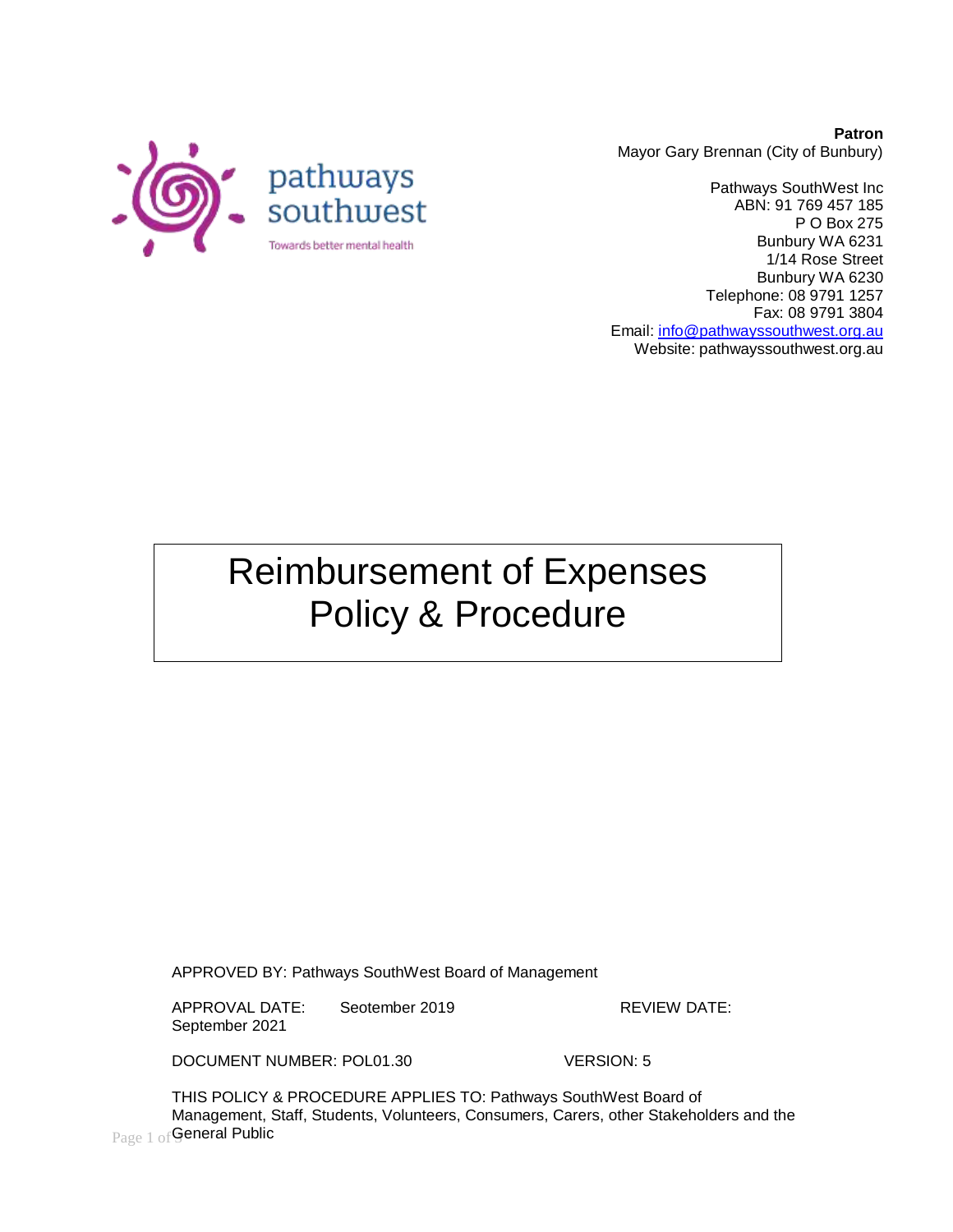## **Reimbursement of Expenses**

# **Policy & Procedure**

#### **Policy**

Pathways will reimburse its staff (including volunteers) any reasonable and preapproved expenses incurred by them on behalf of Pathways or in the course of Pathways business.

This procedure identifies the process that must be followed in the reimbursement of expenses incurred on behalf of Pathways.

#### **Procedure**

- 1. Pathways will not reimburse staff for
	- o Expenses claimed by an employee as a tax deduction.
	- o Expenses normally recoverable from a third party.
	- o Expenses that are not incurred for business purposes.
	- o Parking fees not authorized by line manager, traffic, or other fines and penalties.
- 2. Travel expenses,
	- $\circ$  Use of an employee's own vehicle for pre-approved work-related travel will be reimbursed by way of an all-inclusive mileage allowance as per kilometer (as per the Social, Community, Home Care and Disability Services IndustryAward 2010).
	- o All reasonable authorized travel expenses will be reimbursed.
	- o Trip cancellation insurance will be reimbursed.
- 3. Accommodation,
	- o Employees will be reimbursed for appropriate pre-approved accommodation expenses including evening meal and breakfast (the next day).
	- o Employees will not be reimbursed for items of a personal nature charged to a hotel account.
- 4. Employee's own meals:
	- o Employees will be reimbursed to a maximum of \$20.00 for meal expenses actually incurred while on Pathways business, if operating away from their normal work location.
- 5. Reimbursement of reasonable but unauthorised expenses may be made on an *ex gratia* basis.
- 6. Where a senior staff member possesses an organization credit card, they should make use of it instead of reimbursement.